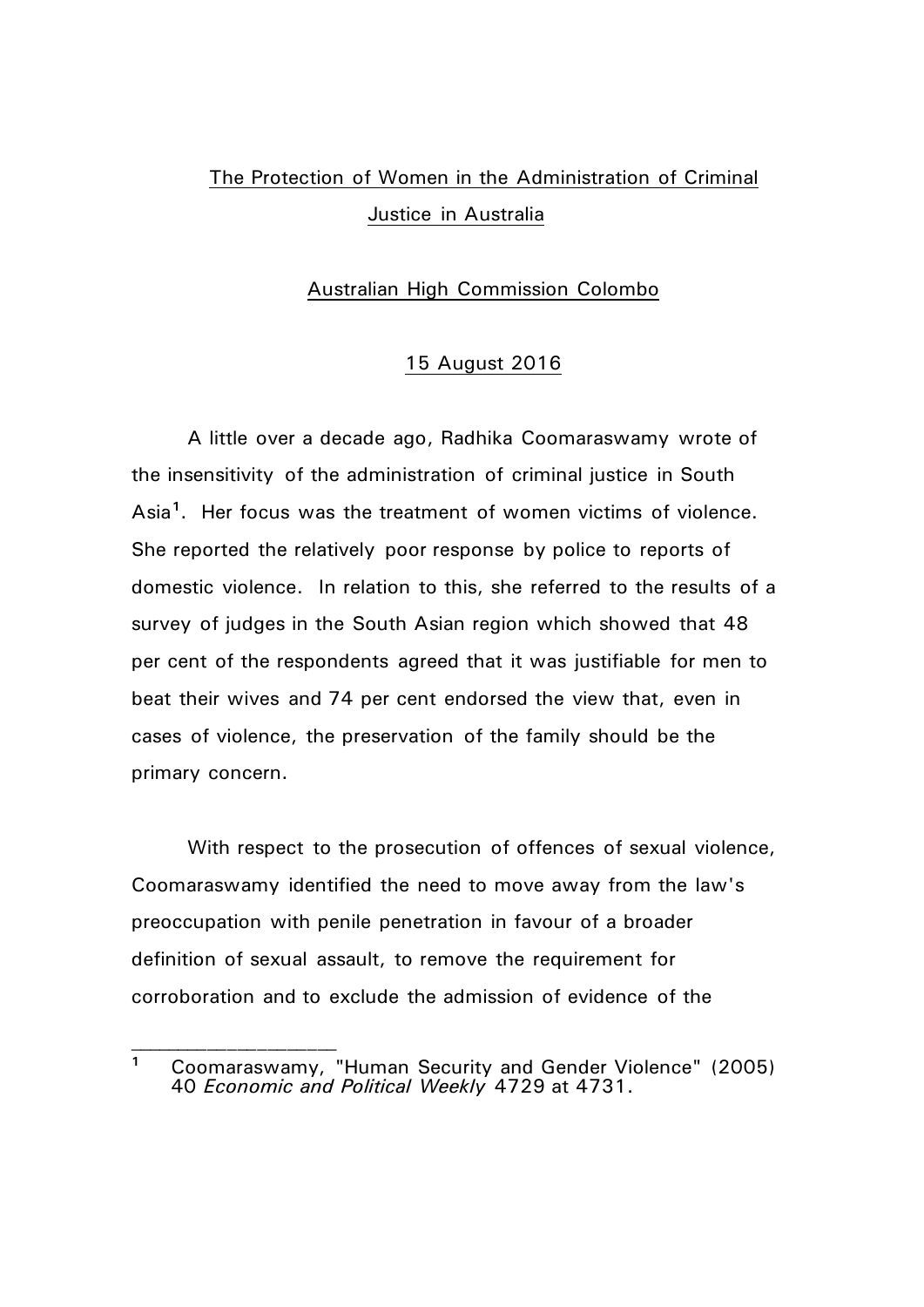complainant's sexual history. She observed that feminists in the region had long advocated the need to do away with the idea that proof of non-consent required evidence of bruises or the like.

While I acknowledge the differences between the systems Coomaraswamy was describing and the administration of criminal justice in Australia, the tenor of her remarks had a familiar ring to me. When I commenced practising law in New South Wales in the late 1970s, it is fair to say that the administration of criminal justice was generally insensitive to women victims of sexual and other violence.

The police were largely uninterested in investigating domestic violence, which at the time was not perceived as real crime. As many police officers saw it, when they did charge the perpetrator, all too often the victim would refuse to give evidence and the whole exercise would be a waste of their time. A woman who complained of rape but who did not have signs of physical injury was likely to find her account treated with suspicion by the police and the courts.

Over the course of my professional life, there has been radical change for the better in the investigation of domestic and sexual violence and in the prosecution of these offences in the courts. The reforms are the product of cultural change, which has seen the role of women in society redefined. The impetus for reform stemmed from the "second wave" of feminism in the 1970s. Women's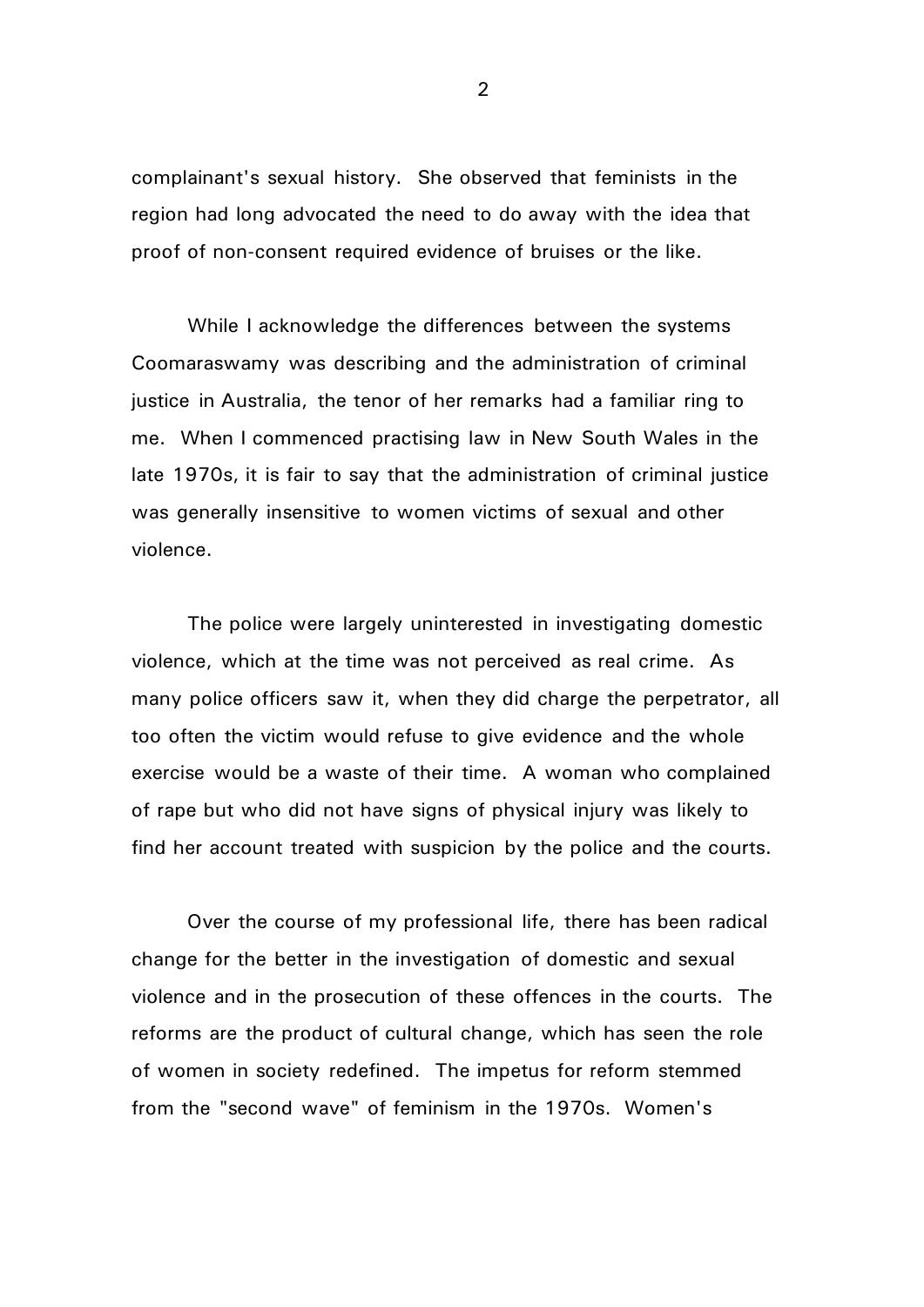groups agitated for changes to the law of rape along the same lines as those that feminists in this region were calling for. In New South Wales, the government, in response to this pressure, set up a Sexual Assault Committee which proposed wholesale re-working of the sexual offence provisions of the Crimes Act.

The crime of rape was abolished and in its place the offence of sexual assault without consent was enacted. Sexual intercourse was defined broadly to include the penetration to any extent of the genitalia of a female person or the anus of any person by any part of the body of another person or by any object manipulated by another person save where the penetration is carried out for a proper medical purpose; and sexual connection occasioned by the introduction by any part of the penis into the mouth of a person**[2](#page-2-0)**. Criminal liability no longer depended upon proof of penile penetration of the vagina; the new offences recognised the violence that is at the heart sexual offending. In the case of offences against adults, where absence of consent is an element of liability, consent was defined in terms that make clear that liability attaches to a person who is reckless as to whether another consents to sexual intercourse and silence was considered insufficient to amount to consent.

The criminal law in Australia is largely the responsibility of the State and Territory Governments. The pressure in the last quarter of

 $\overline{\phantom{a}}$  , where  $\overline{\phantom{a}}$ 

<span id="page-2-0"></span>**<sup>2</sup>** *Crimes Act* 1900 (NSW), s 61H(1).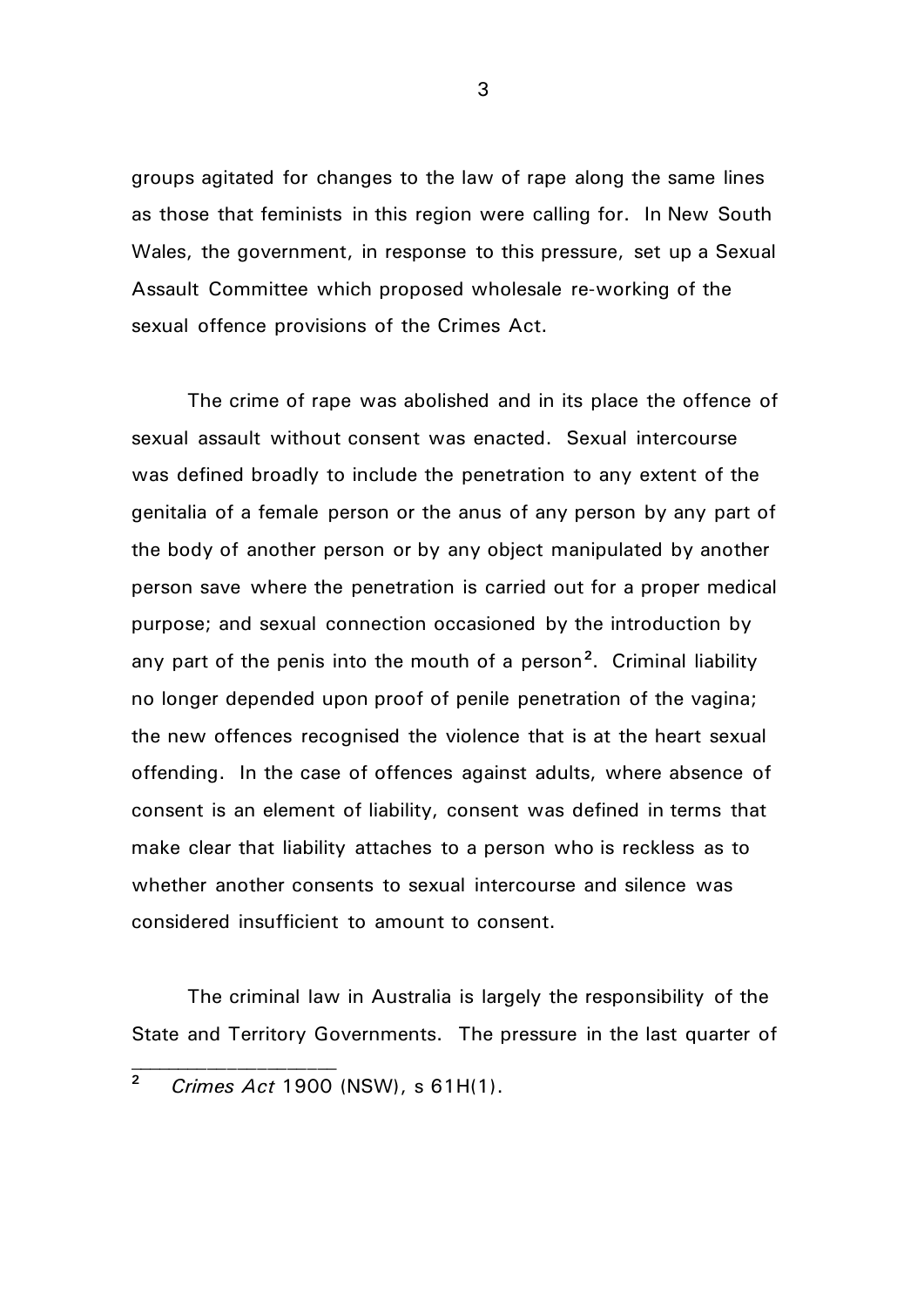the last century to make the administration of the criminal law take account of the reality of sexual and domestic violence led to innovations in each jurisdiction. Over time, the worthwhile innovations of one jurisdiction have been adopted in the others, a useful by-product of our federal system.

The cultural change driving these reforms has been accompanied by an increased awareness of the incidence of sexual offending and its disabling long-term effects. Over the same period, there has been marked improvement in the recruitment and training of police. The police now treat allegations of sexual offending and domestic violence as a priority. These offences are no longer the poor cousins of break and enters and robberies. A police officer's career is likely to be enhanced by having worked in a specialist sexual assault unit. The changed face of policing is perhaps most evident in the investigation of sexual offences against children. Police officers are trained to, and do, treat children's allegations sensitively. Children are interviewed in a suitable, non-threatening environment by officers who have specialist skill in eliciting the child's account in a non-leading fashion. The interview is videorecorded and serves as the child's evidence in chief in subsequent court proceedings**[3](#page-3-0)**. The cross-examination of the child is conducted by closed circuit television at a hearing in advance of the trial**[4](#page-3-1)**. In

<span id="page-3-1"></span>**<sup>4</sup>** See, ie, *Criminal Procedure Act* 1986 (NSW), s 306ZB.

 $\overline{\phantom{a}}$  , where  $\overline{\phantom{a}}$ 

<span id="page-3-0"></span>**<sup>3</sup>** See, ie, *Criminal Procedure Act* 1986 (NSW), s 306U.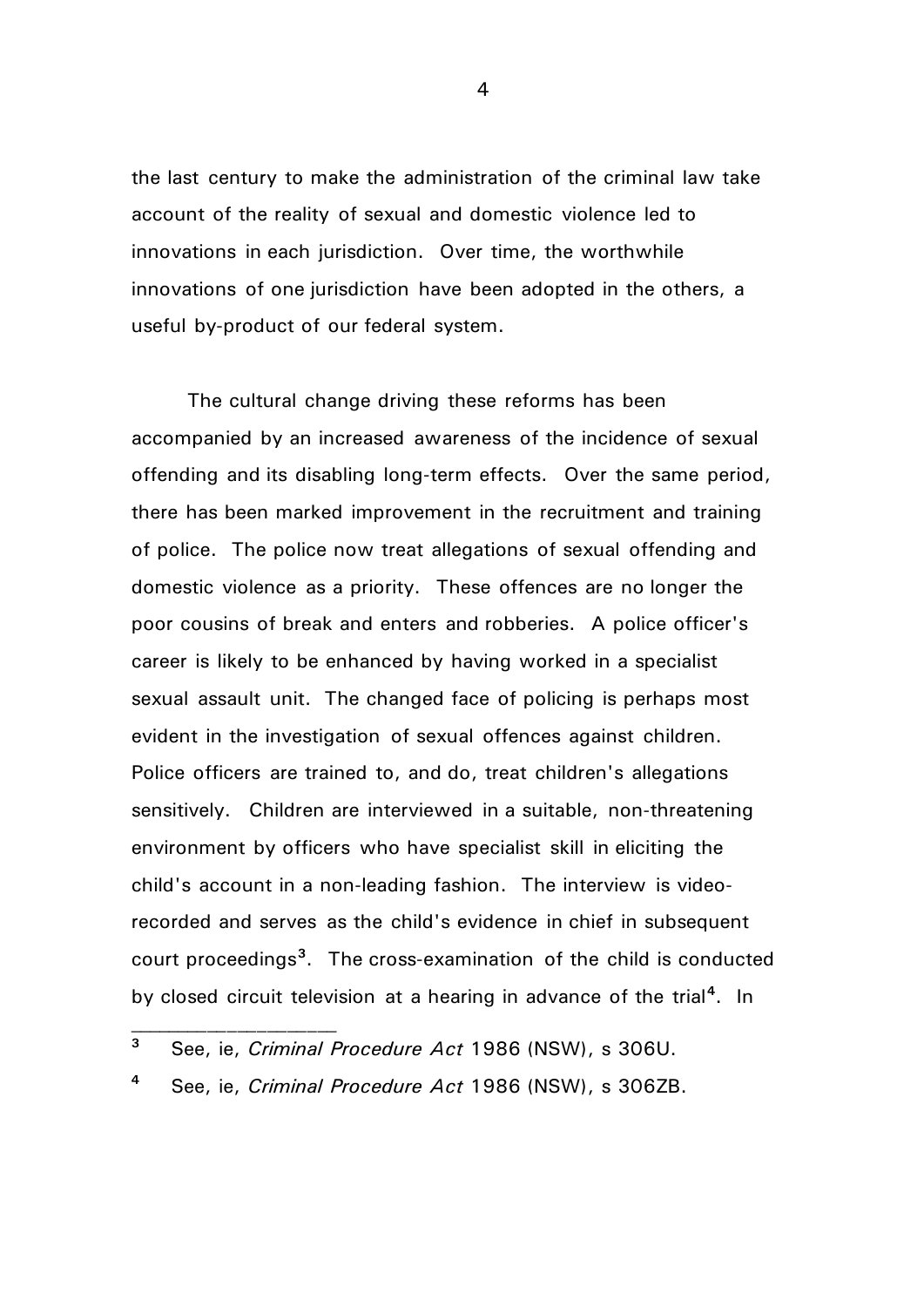this way the jury see the child as she or he was at a time that is close to the offending. And importantly, the child's participation in the proceedings is complete and she or he can try to get on with life without the shadow of the court case intruding.

Juries, reflecting the makeup of society, used to be cautious about convicting an accused on the word of a child. Child sexual abuse was covered up in the families in which it occurred and those fortunate enough not to have experienced it were all too inclined to think that children were fantasising. Perceptions of that kind are now rare. For the past three years, a highly publicised Royal Commission has been inquiring into institutional responses to the phenomenon of child sexual abuse throughout the Australian jurisdictions. The light that the Royal Commission has shone on the issue has led to increased reporting of offences including those that occurred many years ago. The prosecution of individuals for sexual offences alleged to have occurred as long as 40 years ago presents its own problems but is no longer uncommon.

The complainant's experience of giving evidence used to be gruelling. First there was a preliminary hearing before a magistrate at which defence counsel was free to cross examine unconstrained by a jury which might be unimpressed by a hectoring style. There followed the trial at which the complainant might be subject to a lengthy and offensive examination about her sexual history. The adversarial nature of our criminal trial procedure made judges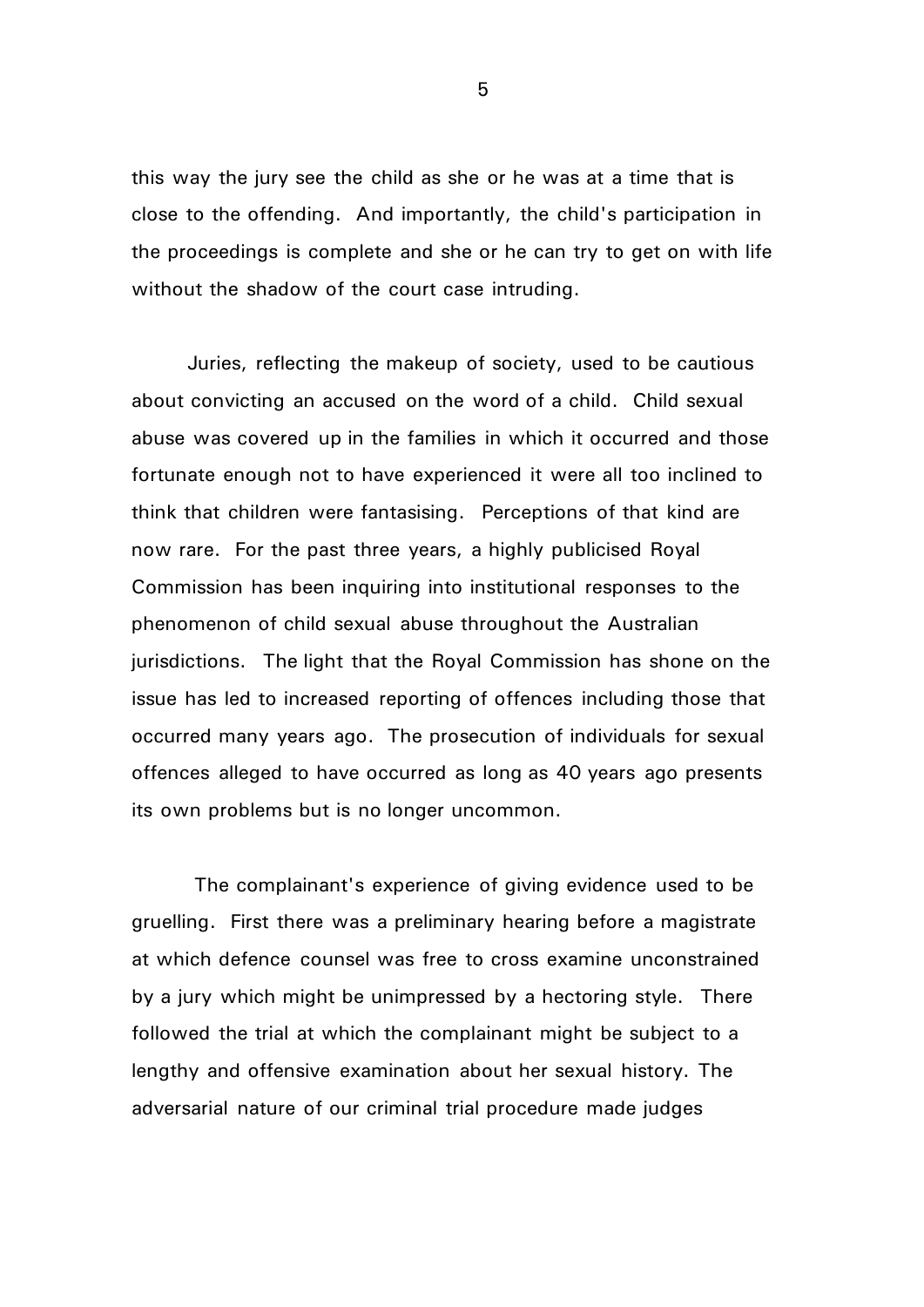reluctant to intervene to restrain counsel's zeal in the absence of objection.

The ordeal was made worse by the view which held sway when I was first in practice that the Crown prosecutor and his instructing solicitor should not confer with the complainant before the trial. In this way there could be no suggestion that the witness had been coached. The complainant would be summoned to give evidence and, with little or no understanding of the conduct of criminal trials, would find herself sitting in the public area of the court waiting to give her evidence, quite possibly surrounded by the accused's supporters. It is not surprising that 30 years ago reputedly it was common for women not to report a sexual crime rather than face the experience of the courtroom.

While I have no doubt it is never easy to give evidence of the intimate details of a sexual assault, the stress of giving evidence as a complainant in each of the Australian jurisdictions has been significantly reduced. Procedural changes have largely been the product of legislative reform; common lawyers engaged in the practice of criminal law as a general rule approach any suggestion of change with suspicion.

In outlining reforms that have been affected in trial procedure I will refer to the practice in New South Wales. The procedures are largely mirrored in the other jurisdictions. The complainant in the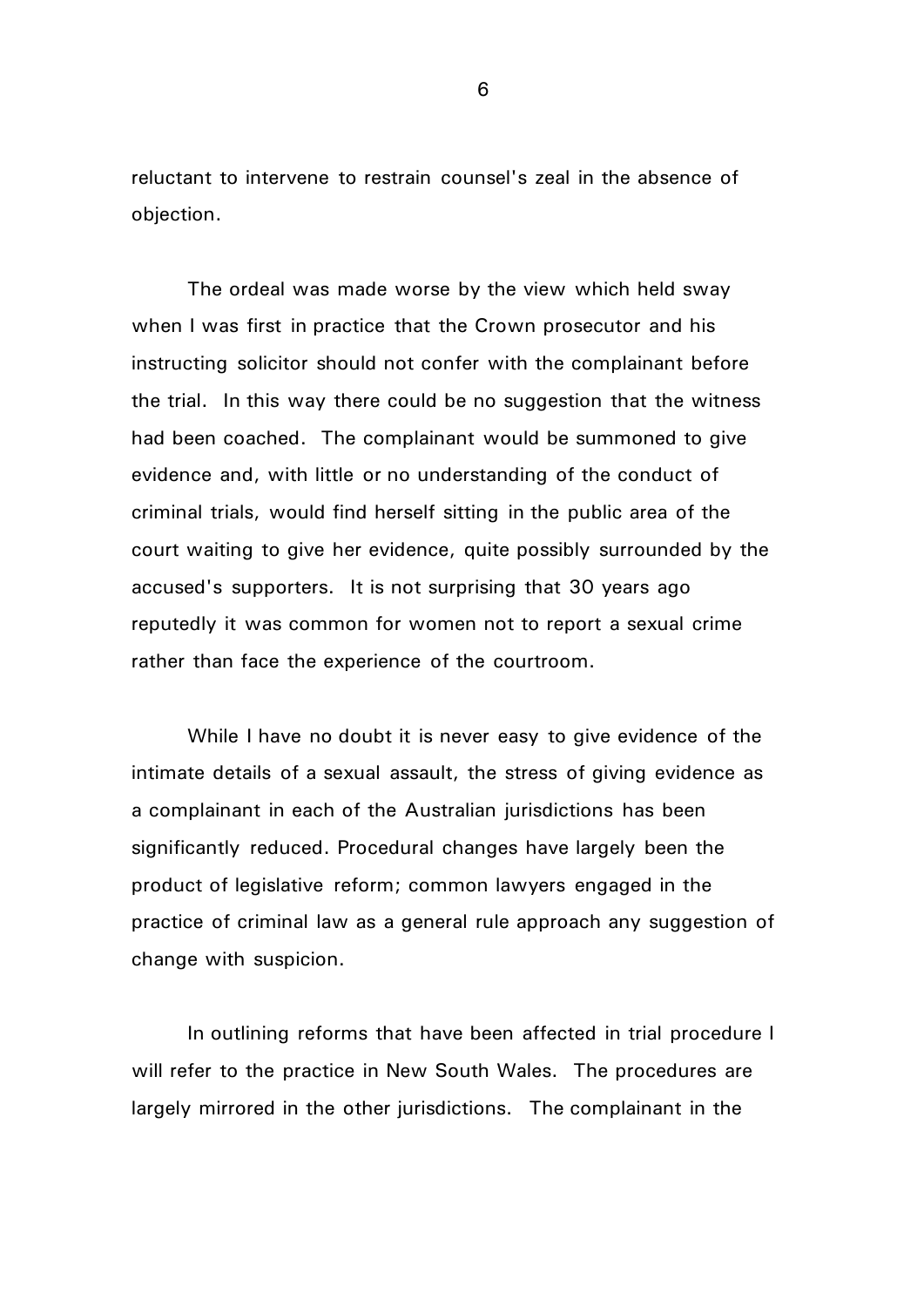trial of a sexual offence may choose to give her evidence by means by closed-circuit television from a location that is outside the court complex. This ensures that she does not run into the accused or his supporters. It is a more relaxed and pleasant environment than the courtroom. The complainant is free to have a support person present with her when she gives her evidence**[5](#page-6-0)**. If she chooses to give her evidence in the courtroom, she may be screened from the accused's view**[6](#page-6-1)**. She is no longer exposed to the risk of being cross-examined by her alleged abuser at a trial at which the accused chooses to represent himself. In such a case, the court is empowered to appoint a person to question the complainant'.

The evidence of complainants given at the trial is generally video-recorded. Should the trial be aborted, or a new trial ordered

<span id="page-6-0"></span>**<sup>5</sup>** *Criminal Procedure Act* 1986 (NSW), s 291(1). See also *Evidence (Miscellaneous Provisions) Act* 1991 (ACT), s 39; *Evidence Act* (NT), ss 21A(2)(d), 21F; *Criminal Law (Sexual Offences) Act* 1978 (Q), s 5; *Evidence (Children and Special Witnesses) Act* 2001 (Tas), ss 8(1)(b), 8(2)(b)(iii); *Criminal Procedure Act* 2009 (Vic), s 133.

<span id="page-6-1"></span>**<sup>6</sup>** *Criminal Procedure Act*, s 294B(3); *Evidence (Miscellaneous Provisions) Act* 1991 (ACT), s 38C; *Evidence Act* (NT), ss 21A(2)(a)-(b), 21B, 21C; Evidence Act 1977, ss 21A(2)(a)- (c); Evidence Act 1929 (SA), ss 13A(1), 13A(2)(a)-(d); *Evidence (Children and Special Witnesses) Act* 2001 (Tas), ss8(1)(b), 8(2)(b)(ii)-(iic); *Criminal Procedure Act* 2009 (Vic), ss 360-364; *Evidence Act* 1906 (WA), ss 106R(3)(a), 106R(4)(c).

<span id="page-6-2"></span>**<sup>7</sup>** *Criminal Procedure Act*, s 294A; *Evidence (Miscellaneous Provisions) Act* 1991 (ACT), s 38D; *Sexual Offences (Evidence*  and Procedure) Act (NT), September 21S; *Evidence (Children and* 21S; *Evidence Act* 1929 (SA), s 13B; *Evidence (Children and Special Witnesses) Act* 2001 (Tas), s 8A; *Criminal Procedure Act* 2009 (Vic), ss 353-358; *Evidence Act* 1906 (WA), s 25A.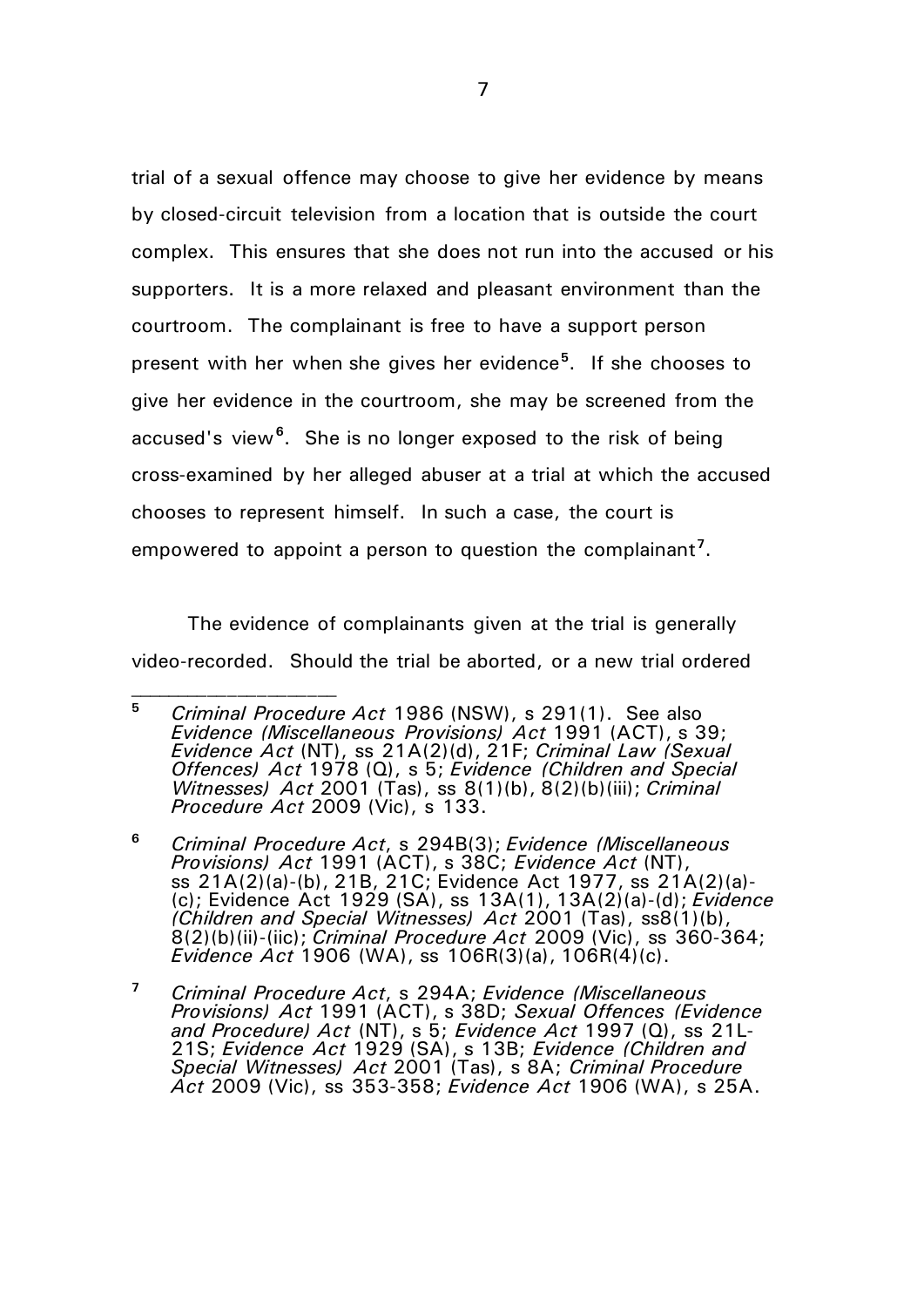following a successful appeal, a number of Australian jurisdictions now provide for the recording of the evidence given at the first trial to be tendered at the new trial, relieving the complainant of the stress of giving evidence a second time**[8](#page-7-0)**.

Importantly, the complainant may no longer be cross-examined about her sexual history**[9](#page-7-1)**. And, equally importantly, if she has sought counselling following the assault, her confidential communications made to the counsellor about the offence and the harm occasioned by it are privileged**[10](#page-7-2)**.

In most Australian jurisdictions, the law now imposes a duty on the trial judge to disallow a question if it is harassing, intimidating, offensive, oppressive or humiliating. The duty extends to the disallowance of a question which the judge considers in the

<span id="page-7-0"></span>**<sup>8</sup>** *Criminal Procedure Act*, ss 306L-306J; *Evidence Act* (NT), ss 21E(4)-(6); *Evidence Act* 1977 (Q), s 21A(6)(b); *Evidence Act* 1929 (SA), ss 13(1), 13D; *Evidence (Children and Special Witnesses) Act* 2001 (Tas), s 7B; *Criminal Procedure Act* 2009 (Vic), ss 378-387.

<span id="page-7-1"></span>**<sup>9</sup>** *Criminal Procedure Act*, s 293(2); *Evidence (Miscellaneous Provisions) Act* 1991 (ACT), s 51; *Sexual Offences (Evidence and Procedure) Act* (NT), s 4(1); *Criminal Law (Sexual Offences) Act* 1978 (Q), ss 4, 4A(4); *Evidence Act* 1929 (SA), s 34L(1); *Evidence Act* 2001 (Tas), s 194M; *Criminal Procedure Act* 2009 (Vic), ss 342-343, 352; *Evidence Act* 1906 (WA), ss 36B-36BC.

<span id="page-7-2"></span>**<sup>10</sup>** *Criminal Procedure Act*, ss 297-298; *Evidence (Miscellaneous Provisions) Act* 1991 (ACT), s 54-67; *Evidence Act* 1929 (SA), ss 67D-67F; *Evidence Act* (NT), ss 56-56G; *Evidence Act* 2001 (Tas), s 127B; *Evidence (Miscellaneous Provisions) Act* 1958 (Vic), ss 32AB-32G; *Evidence Act* 1906 (WA), ss 19A-19M.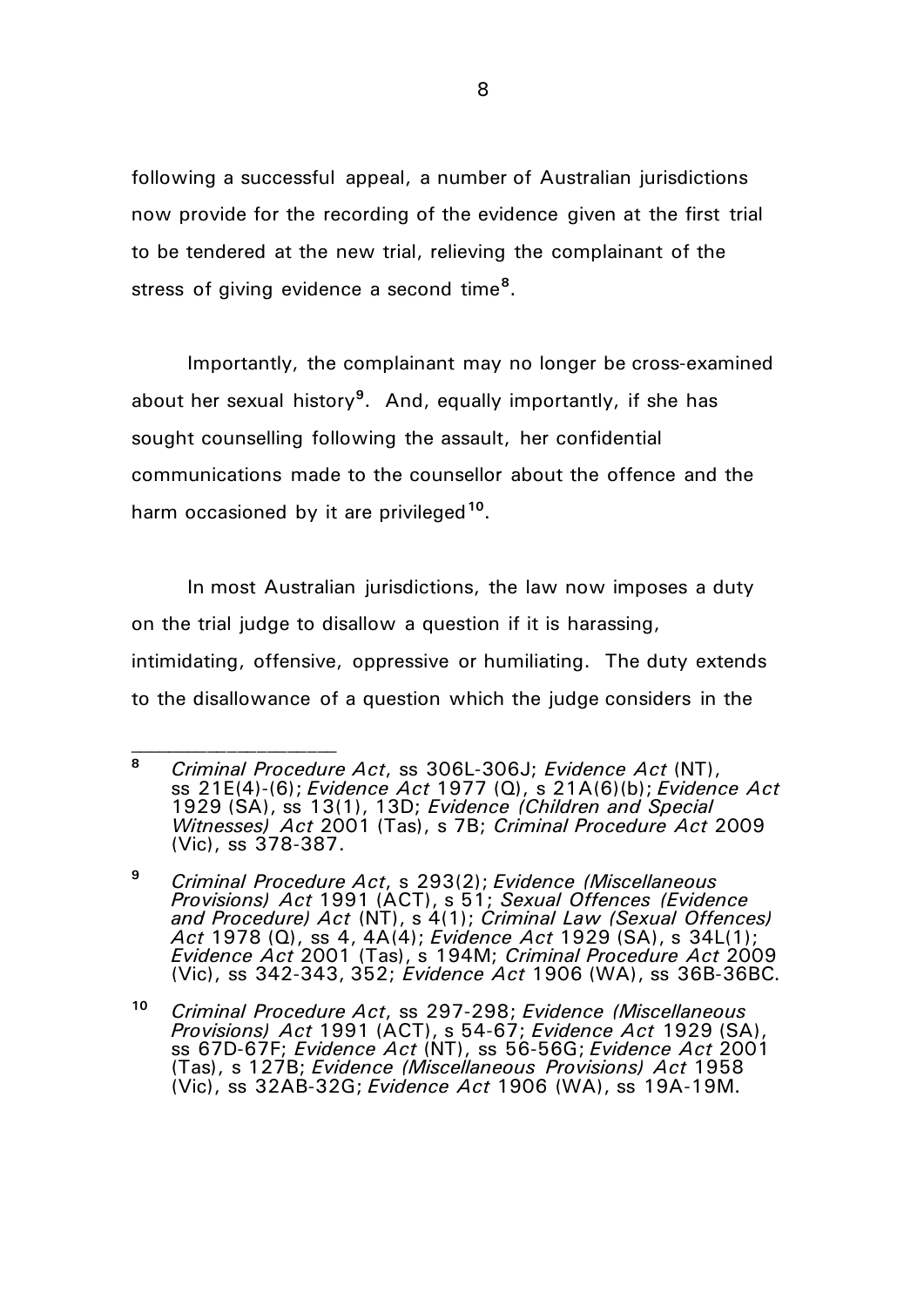manner or tone in which it is put to be belittling, insulting or otherwise inappropriate**[11](#page-8-0)**.

The common law required judges to give directions to the jury in sexual offence trials that were misconceived and demeaning in the light of modern understanding**[12](#page-8-1)**. Judges were required to warn the jury that it was dangerous to convict on the uncorroborated testimony of the complainant. As recently as 1968, Salmon LJ explained the rationale for the warning as that**[13](#page-8-2)**:

"It is dangerous to convict on the evidence of the complainant in a sexual case because experience shows that in such cases people do sometimes tell 'an entirely false story which is very easy to fabricate, but extremely difficult to refute'".

Juries were instructed that any delay in making a complaint of a sexual offence may be taken into account adversely in assessing the credit of the complainant**[14](#page-8-3)**. At a trial in which the defence

<span id="page-8-0"></span>**<sup>11</sup>** *Evidence Act* 1995 (NSW), s 41(1)(b); *Evidence Act* 2011 (ACT), s 41(1)(b); *Evidence (National Uniform Legislation) Act* (NT), ss 41(2), 41(3)(b); *Evidence Act* 1977 (Q), s 21; *Evidence Act* 1929 (SA), ss 25(1)(c), 25(3), 25(4)(e); *Evidence Act* 2001 (Tas), s 41(1)(b); *Evidence Act* 2008 (Vic), s 41(2), 41(3)(b), 41(4)(c)(iii)(B); *Evidence Act* 1906 (WA), s 26(1)(b).

<span id="page-8-1"></span>**<sup>12</sup>** *R v Henry; R v Manning* (1969) 53 Cr App R 150 at 153-154 per Salmon LJ; *Kelleher v The Queen* (1974) 131 CLR 534 at 541-543 per Barwick CJ, 553 per Gibbs J, 559-560 per Mason J.

<span id="page-8-2"></span>**<sup>13</sup>** *R v Henry and Manning* (1968) 53 Crim App R 150 at 153.

<span id="page-8-3"></span>**<sup>14</sup>** *Longman v The Queen* (1989) 168 CLR 79.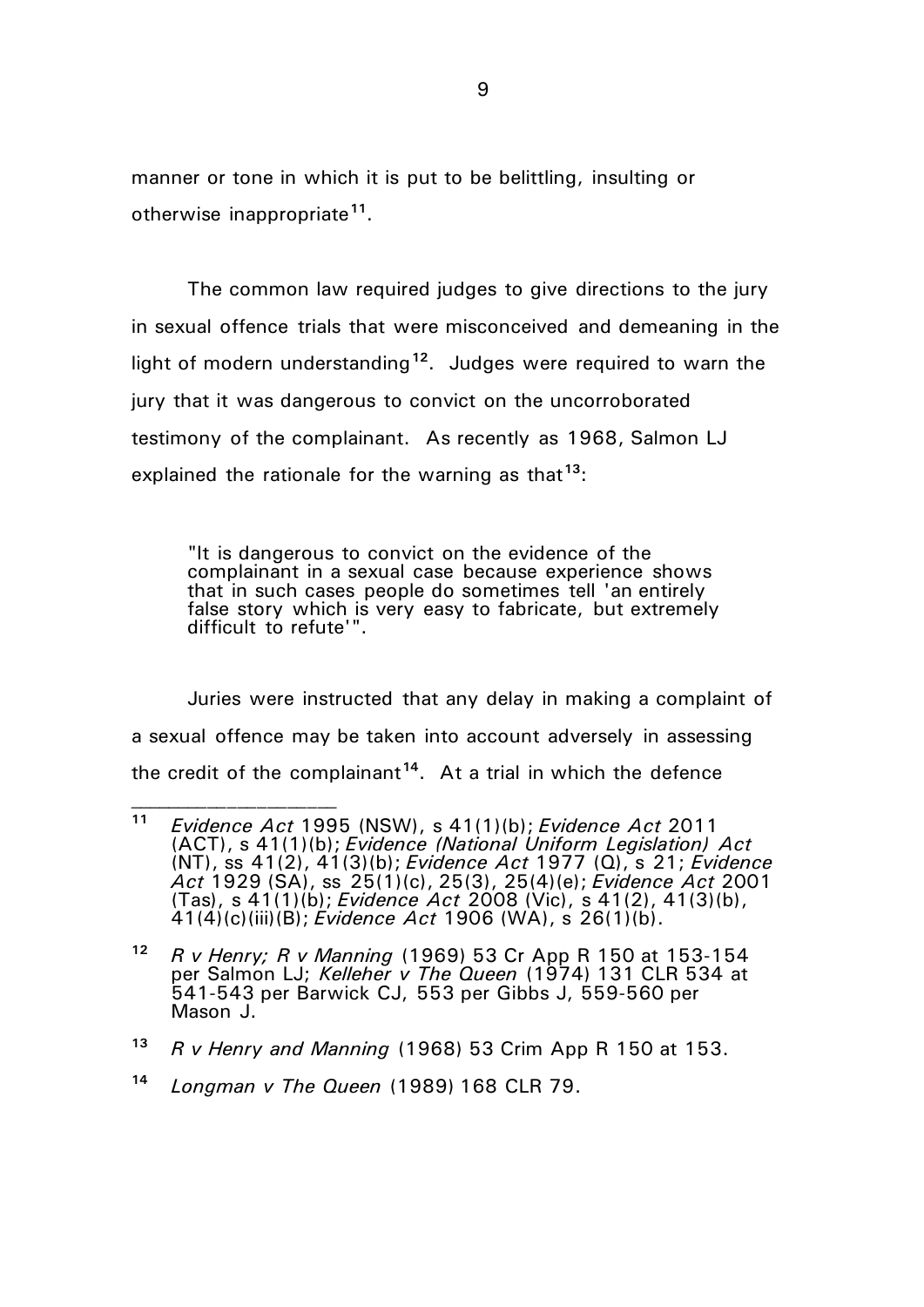makes an issue of the absence of complaint or delay in making complaint, the judge is now required to instruct the jury that either circumstance does not necessarily indicate that the allegation is false, and that there may be good reasons why a victim of a sexual assault hesitates in making, or refrains from making, a complaint**[15](#page-9-0)**. The judge must not warn the jury that the delay in making a complaint is relevant to the victim's credibility unless there is sufficient evidence to justify such a warning**[16](#page-9-1)**. And the judge must not suggest that complainants as a class are unreliable witnesses**[17](#page-9-2)**.

The Director of Public Prosecutions takes into account the wishes of the complainant in determining whether to prosecute. However, those wishes are not viewed as determinative**[18](#page-9-3)**. This is to recognise that the public interest may favour the prosecution of a person for a serious sexual offence notwithstanding that the complainant does not wish the prosecution to proceed. As a matter

<span id="page-9-0"></span>**<sup>15</sup>** See, ie, *Criminal Procedure Act,* s 294.

<span id="page-9-1"></span>**<sup>16</sup>** See, ie, *Evidence Act* 1995 (NSW) s 165B.

<span id="page-9-2"></span>**<sup>17</sup>** *Criminal Procedure Act*, ss 294(2)(c), 294AA; *Evidence (Miscellaneous Provisions) Act* 1991 (ACT), ss 68-73; *Sexual Offences (Evidence and Procedure) Act* (NT), s 4(5); *Evidence Act* 1929 (SA), ss 34L(5), 34M-34N; *Criminal Code* (Tas), ss 136, 371A; *Crimes Act* 1958 (Vic), s 61; *Evidence Act* 1906 (WA), ss 36BD, 50.

<span id="page-9-3"></span>**<sup>18</sup>** Office of the Director of Public Prosecutions for New South Wales, *Prosecution Guidelines*, (2007) at 8-10, 33-34, issued under s 13 of the Director of Public Prosecutions Act 1986 (NSW); Corns, *Public Prosecutions in Australia: Law, Policy and Practice*, (2014) at 277-279 [8.200]-[8.220].